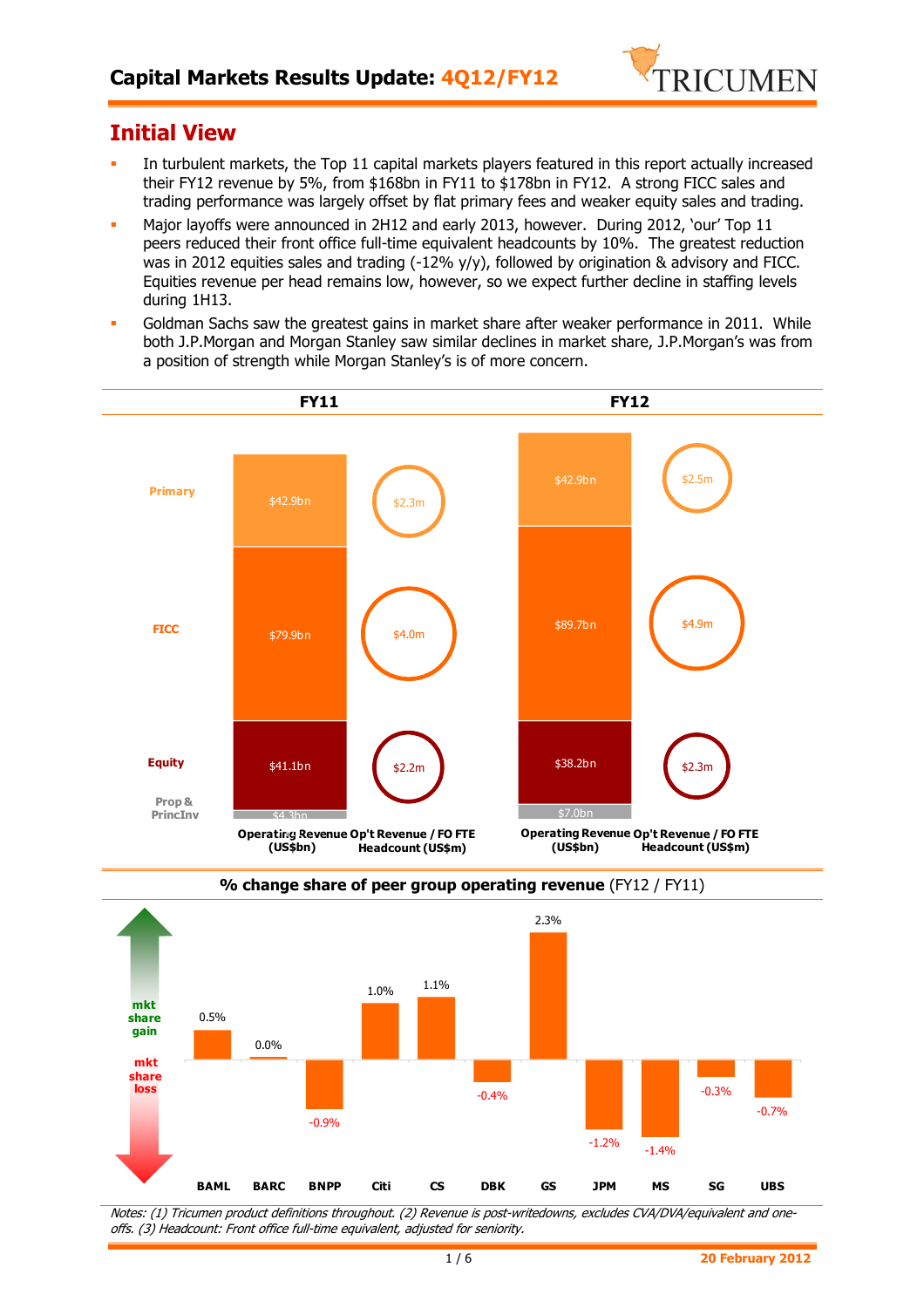

### **Primary issuance & Advisory**

- In DCM, bonds (high yield in particular) had a very strong 2012, but this was offset by weaker loan fees, especially in EMEA.
- Securitisation revenue surged, with several players investing in this area most notably, Credit Suisse.
- **ECM** fees fell 15% y/y in 2012, leading to 11% front office staff reductions. The biggest movers in revenue rankings were UBS (+2% peer group revenue share, to 8%) and Bank of America Merrill Lynch (-2%, to 15%). We expect further redundancies in 2013 in EMEA and APAC.
- M&A, especially in the US, had a strong start in 2013. The contributing factors low interest rates, corporates' high cash reserves, banks' willingness to finance deals, Eurozone stabilising – suggest this rally may last; but then, none of these are new. On balance, we expect further layoffs, although probably not beyond those already announced.





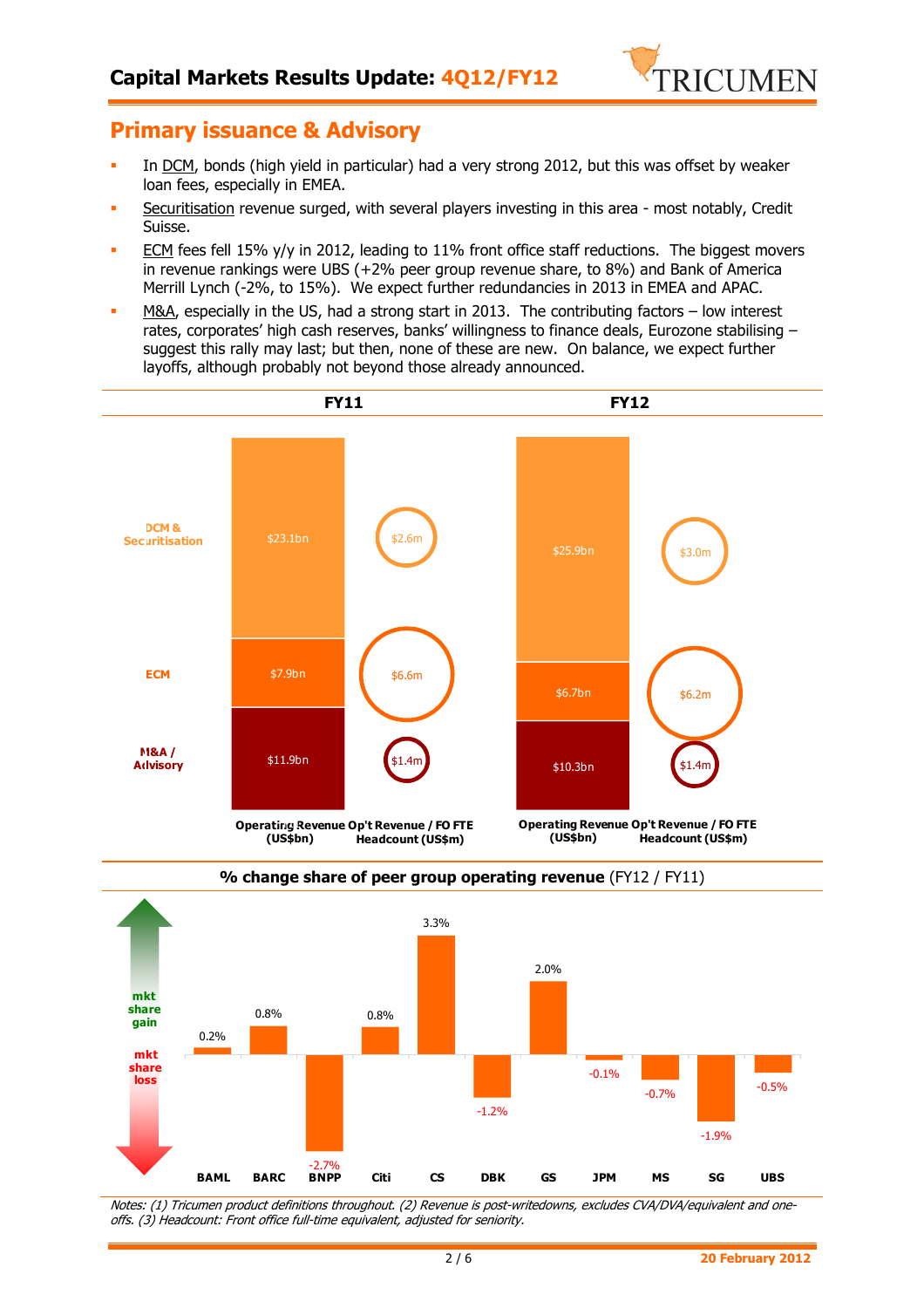

## **FICC**

- In FX, a decline in developed FX revenues caused by margin constriction and reduced volumes - was largely offset by strong emerging markets and captive business revenue. The net FY12/FY11 decline was only 4%, to \$18bn, with revenue/headcount flat.
- Rates client revenue jumped, primarily driven by a strong short-end (repo and STIR), active MBS trading and a resilient muni business. There were some layoffs, but also selective hiring.
- In Credit, client revenue peaked in 1Q12, then fluctuated during the rest of 2012. The absence of losses from 2011 and inventory gains at some banks flattered the headline FY12/FY11 revenue growth.
- **Lacklustre markets limited the revenue opportunity in commodities. Base metals offered some** growth, but this was more than negated by the reduced activity in the US energy markets, sluggish corporate hedging demand, and regulatory outlook. Most peers are repositioning.





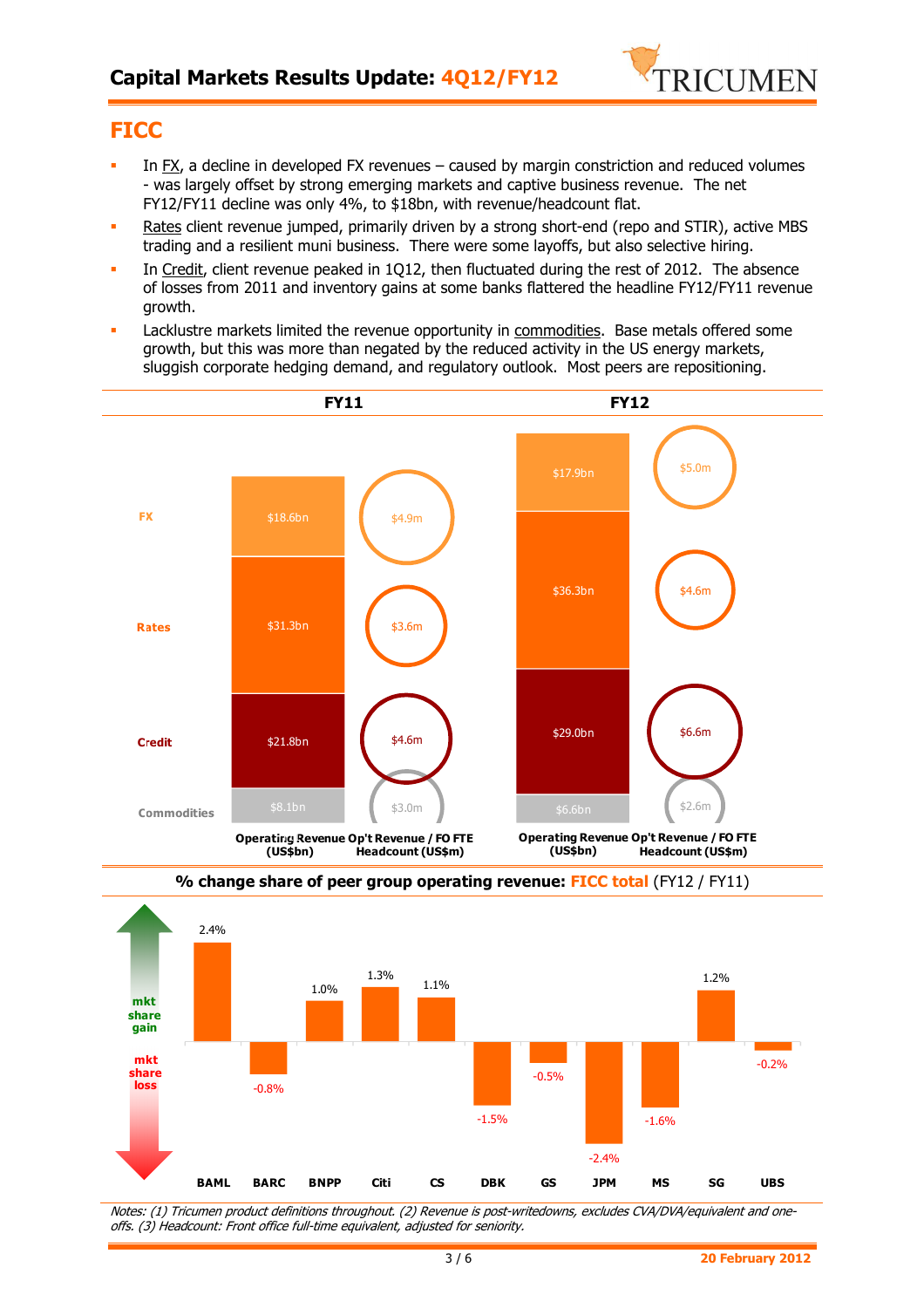

# **Equities**

- Cash equities revenues dropped 22% in FY12 versus FY11, depressed by the continued margin erosion and a fall in trading volumes. The extent of layoffs was less drastic – at end-2012, the front-office full-time headcount was down 18% y/y - but we expect it will continue in 1H13.
- Equity derivatives had a mixed 2012 overall as individual banks focused on specific revenue opportunities. The top-tier peers - Barclays, Credit Suisse, Goldman Sachs, JP Morgan – extended their revenue lead over the competition.
- Prime services held up well in 1H12, but then weakened in 2H12 as a result of worsening conditions in the securities lending arena. (On a related note, the regulatory pressure increased projected costs, for prime brokers and their clients). So far, there were no major layoffs – front office headcount for 'our' Top 11 banks fell only 4% in 2012 - and major prime brokers continue to invest in 'total solutions'.





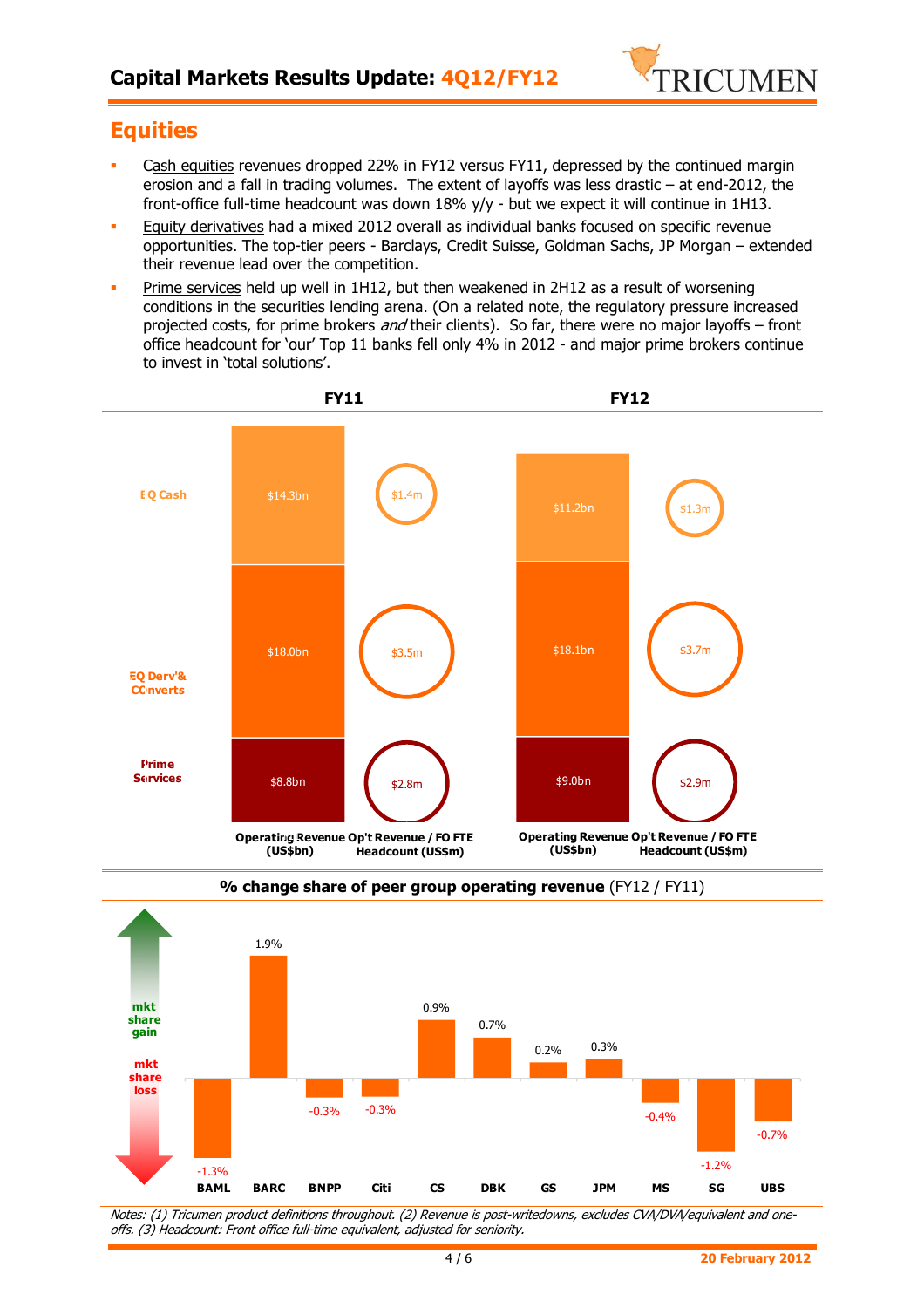

| <b>4Q12/4Q11</b> (TRIC product definitions, post-writedowns, % change, Global Level 1 estimate) |             |             |             |      |           |            |     |            |           |     |            |                |            |
|-------------------------------------------------------------------------------------------------|-------------|-------------|-------------|------|-----------|------------|-----|------------|-----------|-----|------------|----------------|------------|
|                                                                                                 | <b>BAML</b> | <b>BARC</b> | <b>BNPP</b> | Citi | <b>CS</b> | <b>DBK</b> | GS  | <b>JPM</b> | <b>MS</b> | SG  | <b>UBS</b> | <b>Top 25%</b> | Bottom 25% |
| Total capital markets                                                                           | ⊕           | ⇨           | ⊕           | ⇨    | ⇧         | ⇨          | ⇧   | ⊕          | ⇩         | ⇧   | ⊕          | 60%            | 25%        |
| Primary                                                                                         | ⇧           | ⊕           | ⊕           | ⇨    | N/M       | ⊕          | ⇧   | ⇨          | ⇨         | N/M | ⊕          | 56%            | 18%        |
| <b>DCM Bonds</b>                                                                                | ⊕           | ⇩           | ⊕           | ⇨    | ⇩         | N/M        | ⇧   | ⇧          | ⇩         | N/M | ⇨          | 229%           | 89%        |
| <b>DCM Loans</b>                                                                                | ⇨           | ⇩           | ⊕           | ⇩    | ⇑         | ⊕          | ⇧   | ⇨          | ⇧         | ⊕   | ⇨          | 112%           | $-10%$     |
| Securitisation                                                                                  | ⇧           | ⇨           | ⊕           | ⇑    | N/M       | ⇩          | 슙   | ⇨          | ⇩         | ⊕   | ⊕          | 34%            | $-33%$     |
| <b>ECM</b>                                                                                      | ⇩           | ⇩           | ⊕           | ⇑    | ⇨         | ⇧          | ⇧   | ⇨          | ⇩         | ⊕   | ⇨          | 58%            | 3%         |
| M&A / Advisory                                                                                  | ⇨           | ⇧           | ⊕           | ⇧    | ⇧         | ⊕          | ⊕   | ⇨          | ⇨         | ⊕   | ⊕          | 23%            | $-17%$     |
| Secondary                                                                                       | ⊕           | ⇨           | ⇨           | ⇧    | ⇧         | ⇩          | ⇨   | ⇩          | ⇩         | ⇧   | ⊕          | 53%            | 17%        |
| <b>FX</b>                                                                                       | ⇧           | ⊕           | ⊕           | ⇨    | ⇧         | ⊕          | ⇨   | ⇩          | ⇧         | ⊕   | ⇨          | 14%            | $-17%$     |
| Rates                                                                                           | ⊕           | ⇨           | N/M         | ⇑    | N/M       | ⊕          | ⇨   | ⇨          | ⇩         | ⇧   | ⇩          | 35%            | $-36%$     |
| Credit                                                                                          | ⇧           | ⇨           | ⇩           | ⇑    | N/M       | N/M        | N/M | ⇨          | ✿         | N/M | ⇑          | 138%           | 8%         |
| Commodities                                                                                     | ⇧           | N/M         | ⊕           | ⇨    | ⇨         | ⊕          | ⊕   | ⊕          | ⇩         | ⇧   | ⇨          | 9%             | $-48%$     |
| EQ Cash                                                                                         | ⊕           | ⇑           | ⊕           | ⇨    | ⊕         | ⇧          | ⇨   | ⇩          | ⇩         | 슙   | ⇨          | 6%             | $-35%$     |
| EQ Derv & Converts                                                                              | ⊕           | ⇮           | ⊕           | ⇑    | N/M       | ⇨          | ⇩   | ⇮          | ⇨         | ⊕   | ⊕          | 38%            | $-6%$      |
| <b>Prime Services</b>                                                                           | ⇨           | ⇧           | ⇩           | ⇩    | ⇨         | ⊕          | ⊕   | ⇨          | ⇑         | ⇧   | ⇩          | 15%            | $-11%$     |
| Prop Trading                                                                                    | N/M         | ⇨           | ⊕           | N/M  | N/M       | N/M        | N/M | ⇧          | N/M       | N/M | ⇩          | $-34%$         | $-71%$     |
| Principal Inv                                                                                   | N/M         | J           | N/M         | N/M  | 11        | N/M        | ⇧   | N/M        | ⇑         | N/M | N/M        | 0%             | 89%        |

#### **Product Revenue: Momentum\***

**4Q12/4Q11** (TRIC product definitions, post-writedowns, % change, Global Level 1 estimate)

#### **FY12/FY11** (TRIC product definitions, post-writedowns, % change, Global Level 1 estimate)

|                       | <b>BAML</b> | <b>BARC</b> | <b>BNPP</b> | Citi | <b>CS</b>     | <b>DBK</b> | GS  | <b>JPM</b> | <b>MS</b> | SG  | <b>UBS</b> | Top 25% | Bottom 25% |
|-----------------------|-------------|-------------|-------------|------|---------------|------------|-----|------------|-----------|-----|------------|---------|------------|
| Total capital markets | ➡           | ➡           | ⊕           | ⇧    | ⇧             | ⇨          | ⇧   | ⊕          | ⇩         | ⊕   | ⊕          | 14%     | $-3%$      |
| Primary               | ➡           | 企           | ⊕           | ⇨    | ⇧             | ⊕          | ⇧   | ⇨          | ⊕         | ⊕   | ⊕          | 11%     | $-10%$     |
| <b>DCM Bonds</b>      | ⊕           | ⊕           | ⊕           | ⇨    | ⇩             | 合          | ⇨   | ⇨          | ⇩         | ⇧   | ⇑          | 74%     | 27%        |
| DCM Loans             | ⇧           | ⇨           | ⊕           | ⇩    | ⇧             | ⇩          | ⇧   | ⇨          | ⇨         | ⊕   | ⇩          | $-2%$   | $-33%$     |
| Securitisation        | ⇨           | ⇨           | ⊕           | ⇧    | ⇑             | ⊕          | ⇧   | ⊕          | ⇨         | ⇧   | ⇩          | 43%     | $-29%$     |
| ECM                   | ⊕           | ⇨           | ⇧           | ⇨    | ⇩             | ⇩          | ⇨   | ⊕          | ⇩         | ⇧   | ⇧          | $-3%$   | $-18%$     |
| M&A / Advisory        | ⇨           | ⇧           | ⊕           | ⇧    | 合             | ⇨          | ⇨   | ⇩          | ⇩         | ⊕   | ⇩          | 1%      | $-29%$     |
| Secondary             | ⇑           | ⇨           | ⊕           | ⇧    | 合             | ⇩          | ⇨   | ⊕          | ⇩         | ⇨   | ⇩          | 14%     | $-1%$      |
| <b>FX</b>             | ⇧           | ⊕           | ⇧           | ⇨    | ⇧             | ⇩          | ⇨   | ⊕          | ⇨         | ⊕   | ⇩          | 11%     | $-12%$     |
| Rates                 | ⇨           | ⇧           | ⇧           | ⇨    | ⇩             | ⇩          | 合   | ⇩          | ⇩         | ⇧   | ⇩          | 25%     | 2%         |
| Credit                | ⇑           | ⇩           | ⊕           | ⇧    | 合             | ⇨          | ⇨   | ⊕          | ⇩         | N/M | ⇩          | 35%     | 4%         |
| Commodities           | ⇧           | ⇧           | ⇨           | ⇨    | ⇩             | ⊕          | ⇩   | ⊕          | ⇩         | ⇨   | ⇑          | 37%     | $-28%$     |
| EQ Cash               | ⊕           | ⇧           | ⇨           | ⇩    | ⇨             | ⇧          | ⇨   | ⇩          | ⇩         | ⇧   | ⇩          | $-9%$   | $-30%$     |
| EQ Derv&Conv't        | ⊕           | ⇧           | ⊕           | 合    | ⇑             | ⇨          | ⇨   | ⇨          | ⇩         | ⊕   | ⇩          | 18%     | $-11%$     |
| <b>Prime Services</b> | ⊕           | 企           | ⇨           | ⇩    | $\Rightarrow$ | ⇩          | ⇩   | ⇩          | ⇧         | 合   | ⇨          | 9%      | $-6%$      |
| Prop Trading          | N/M         | ⇨           | ⊕           | N/M  | N/M           | N/M        | N/M | N/M        | ⇩         | ⇧   | N/M        | $-40%$  | $-58%$     |
| Principal Inv         | N/M         | ⇩           | N/M         | ⇨    | Д             | N/M        | ⇑   | N/M        | ⇨         | N/M | N/M        | 28%     | $-13%$     |

Source: Tricumen analysis. \* Arrows show % change in revenue vs peers. Up-/down-arrows: top-/bottom-quartile. One-off and extraordinary items, as described in the Company Section, are excluded.